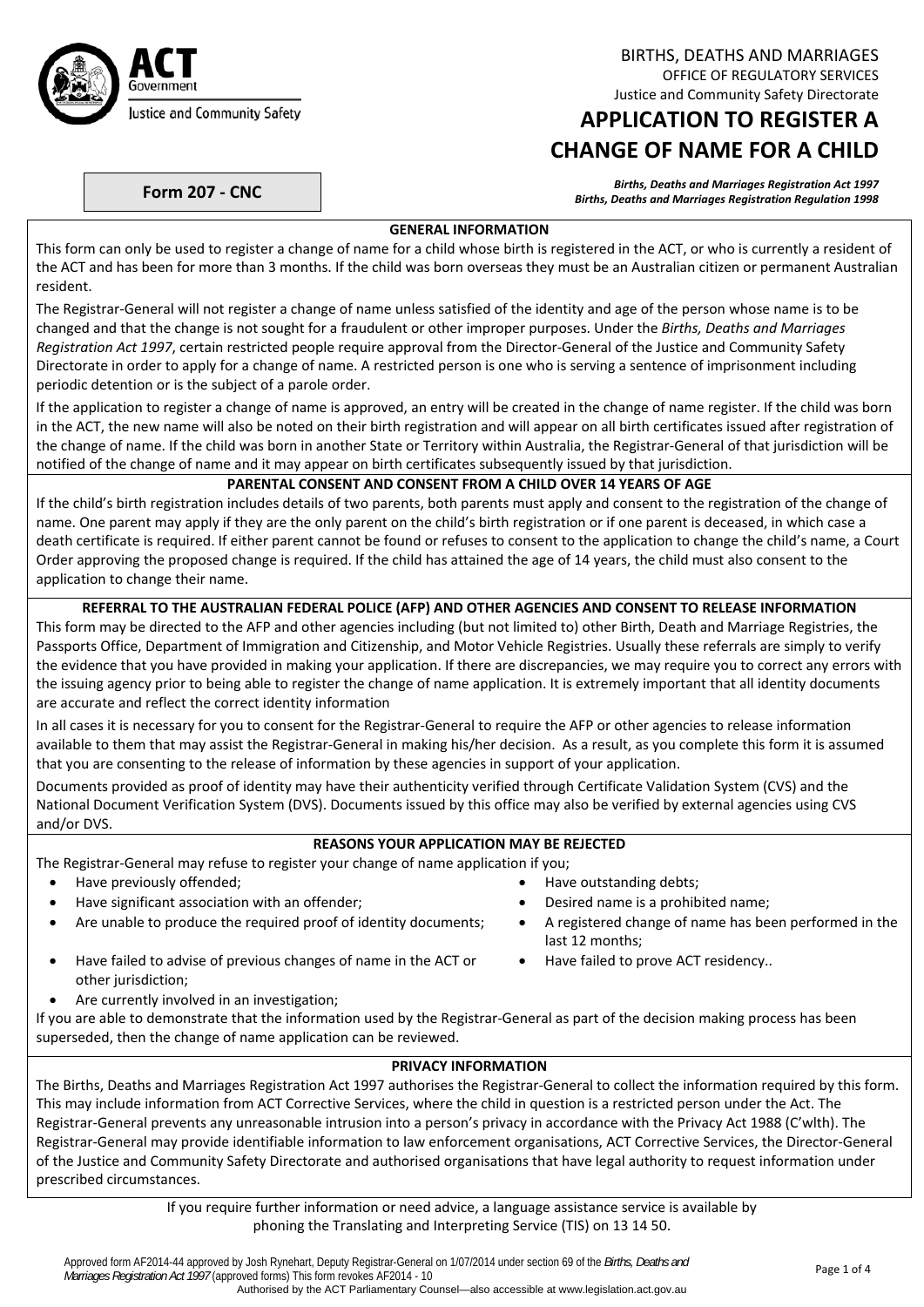#### **PROOF OF IDENTITY, RESIDENCY AND OTHER DOCUMENTATION REQUIRED**

Upon application, you will need to provide sufficient evidence to allow the Registrar‐General to be satisfied of the child's identity. This includes, but is not limited, to the following:

- Your child's original birth certificate.
- If born overseas, we will require a current Australian Passport, Australian Citizenship Certificate or entry visa. The entry visa must demonstrate that the applicant is a permanent Australian resident, applications will not be registered for temporary visa holders. If you are unable to provide any of these documents however you are a permanent resident of Australia, you should provide a Certificate of Evidence of Resident Status, available from the Department of Immigration and Citizenship.
- If the child is not born in the ACT, we require two forms of evidence, from you as the parent, proving residency in the ACT.
- If you, as the parent have previously changed your name through marriage, by registered deed poll or by registered change of name, we require evidence of those changes of name.
- Each parent must provide three forms of current identification upon application. At least one form from each parent must be Primary Proof of identification and two other forms of Secondary Identification. In cases where a person is unable to provide enough forms of identification please contact this office.

| <b>Primary Proof of Identity</b>                                                                                                                        | <b>Secondary Proof of Identity</b>                                           | <b>Proof of Residency</b>                                                                                          |  |  |  |  |
|---------------------------------------------------------------------------------------------------------------------------------------------------------|------------------------------------------------------------------------------|--------------------------------------------------------------------------------------------------------------------|--|--|--|--|
| Photographic Drivers Licence issued in                                                                                                                  | <b>Current Medicare Card</b>                                                 | A photographic drivers licence issued in the ACT                                                                   |  |  |  |  |
| Australia (current or expired up to 2<br>years                                                                                                          | <b>Current Credit Card or Account Card</b>                                   | ACT Rates Notice or Land Tax valuation Notice                                                                      |  |  |  |  |
| Australian or Overseas Passport<br>(current or expired up to 2 years)                                                                                   | Current Centrelink or Department of<br>Veteran Affairs Concession Card       | Contract or Purchase, Current Lease or Rental<br>Documentation issued by rental estate agency or ACT<br>Government |  |  |  |  |
| Australian Citizenship Certificate or<br>Naturalisation Certificate                                                                                     | ACT Services Access Card issued by<br><b>ACT Government (Asylum seekers)</b> | Australian Taxation Assessment Notice (last or<br>current financial year or taxi file number notice                |  |  |  |  |
| Dept of Immigration and Citizenship<br>travel documentation (valid up to 5<br>year after issue)                                                         | Australian-issued Security<br>Guard/Crowd Controller Licence<br>(with photo) | Utility accounts relating to nominated address and<br>paid within the last 6 months                                |  |  |  |  |
| Australian Birth Certificate                                                                                                                            | Australian Issued Firearm Licence<br>(with photo)                            | Pay Television Account or Landline Telephone<br>Account paid within the last 6 months                              |  |  |  |  |
| Dept of Immigration and Citizenship<br><b>Current Student Identity Document</b><br>Certificate of Evidence of Resident<br>(with photo)<br><b>Status</b> |                                                                              | Home Contents Policy dated within 1 year of<br>application                                                         |  |  |  |  |
| Police Officer Photo Identity (ACT<br>only)                                                                                                             | Current State, Territory or Federal<br>Government employee photo-            | Motor Vehicle Insurance Policy dated within 1 year of<br>application                                               |  |  |  |  |
| Australian Proof of Age Card                                                                                                                            | identity card                                                                | Current Health/life Insurance Policy or renewal<br>Notice within 1 year of application                             |  |  |  |  |
|                                                                                                                                                         | <b>CONTACT INFORMATION</b>                                                   |                                                                                                                    |  |  |  |  |
| Send completed forms to the Office of Regulatory Services                                                                                               | GPO Box 158, Canberra ACT 2601                                               |                                                                                                                    |  |  |  |  |
| Lodge in person at the Office of Regulatory Services:                                                                                                   |                                                                              | 255 Canberra Avenue, Fyshwick ACT 2609                                                                             |  |  |  |  |
| <b>Office Hours:</b>                                                                                                                                    |                                                                              | 9:00am to 4:30pm Monday to Friday                                                                                  |  |  |  |  |
| General enquiries telephone number:                                                                                                                     | (02) 6207 3000                                                               |                                                                                                                    |  |  |  |  |
| <b>Website address:</b>                                                                                                                                 |                                                                              | www.ors.act.gov.au                                                                                                 |  |  |  |  |

#### **INSTRUCTIONS FOR COMPLETION**

- If completing this form by hand please use black pen only.
- This office will not accept lodgement of this form if it is not completed in full.
- Any alteration to information provided on this form must be struck through with black pen and substitute information must be clear and all parties must sign in the margin. Do not use white out.
- If you are lodging this application in person you must supply original documentation.
- If you are lodging this application in person, staff of Births Deaths and Marriages within the office may witness signatures.
- If sending your application by post you must have documents certified as true copies of the originals by a person who is authorised under the *Statutory Declarations Act 1959 (C'wlth)* (eg. Justice of the Peace, Solicitor or Police Officer).
- If sending your application by post a Justice of the Peace, Solicitor or Police Officer must witness all signatures.

## **FEES CURRENT UNTIL 30 JUNE 2015**

A fee applies to lodge an application to change a name. This fee is non‐refundable regardless of whether your application is registered. Upon registration a further fee is payable to obtain the certificate of change of name or an updated birth certificate. If delivery of the certificate is required by mail, an additional registered person‐to‐person postage fee applies. If the certificate is to be sent overseas, an international express post fee will apply. For a list of fees for a standard certificate, please refer to the Office of Regulatory Services fee schedule. Services Payment can be made by cash, credit card, EFTPOS, money order or cheque. All cheques should be made payable to the Office of Regulatory Services. Applications paid by personal cheque will be held for 7‐10 working days to allow time for the cheque to clear.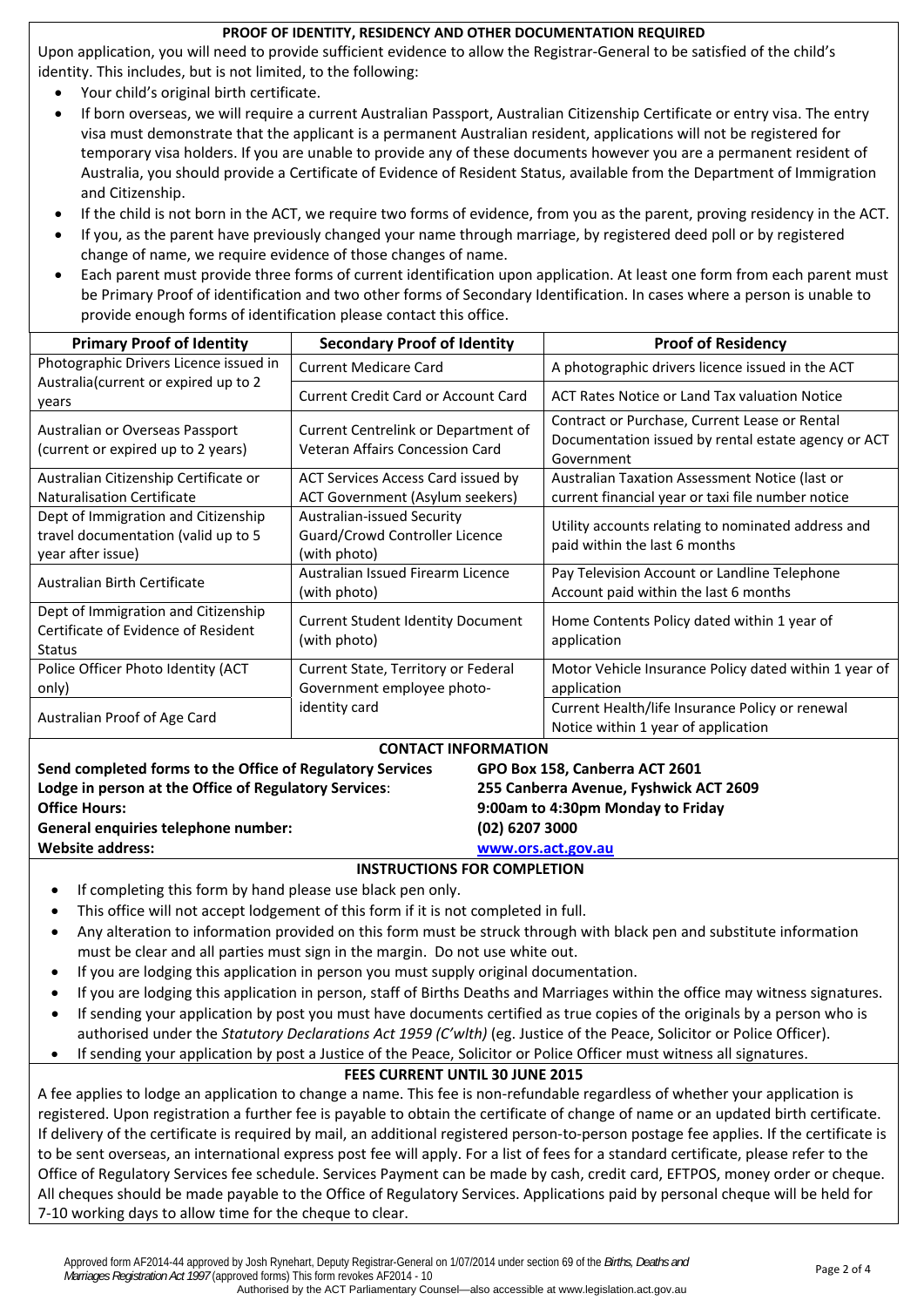

**Registration Number**

BIRTHS, DEATHS AND MARRIAGES OFFICE OF REGULATORY SERVICES Justice and Community Safety Directorate

# **APPLICATION TO REGISTER A CHANGE OF NAME FOR A CHILD**

Births, Deaths and Marriages Registration Act 1997<br>Births, Deaths and Marriages Registration Regulation 1998 (Births, Deaths and Marriages Registration Regulation

**Applicants Contact Number** 

**DETAILS OF CHILD AT THE TIME OF THEIR BIRTH**

| <b>Surname at Time of Birth</b> | Given Name(s) at Time of Birth |
|---------------------------------|--------------------------------|
|                                 |                                |
|                                 |                                |

| Date of Birth | <b>Place of Birth</b> | <b>Sex</b>                         |
|---------------|-----------------------|------------------------------------|
|               |                       | Male<br>Female                     |
|               |                       | Unspecified/Indeterminate/intersex |

| <b>CURRENT DETAILS OF CHILD</b> (The name the child currently use) |  |
|--------------------------------------------------------------------|--|
|                                                                    |  |

| <b>Current Surname</b> | <b>Current Given Name(s)</b> |
|------------------------|------------------------------|
|                        |                              |
|                        |                              |

**DESIRED NAME** (The name you would like the child to be known as after the change of name has been registered)

| Surname | <b>Given Name(s)</b> |
|---------|----------------------|
|         |                      |
|         |                      |

#### **RESTRICTED PERSON STATUS (please attach Director‐General approval if required)**

|  | Is the child currently serving a sentence of imprisonment, or on parole? $\Box$ YES $\Box$ NO |  |  |  |
|--|-----------------------------------------------------------------------------------------------|--|--|--|
|--|-----------------------------------------------------------------------------------------------|--|--|--|

If yes, please attach approval from the Director-General of the Justice and Community Safety Directorate for this application.

#### **DETA ILS OF APPLICANTS MOTHER**

| Surname                    | <b>Given Names</b>   |                |
|----------------------------|----------------------|----------------|
|                            |                      |                |
| <b>Former Names if Any</b> | <b>Date of Birth</b> | Place of Birth |
|                            |                      |                |

### **DETAILS OF APPLICANTS FATHER PARENT**

| Surname                    | <b>Given Names</b> |                       |
|----------------------------|--------------------|-----------------------|
|                            |                    |                       |
| <b>Former Names if Any</b> | Date of Birth      | <b>Place of Birth</b> |
|                            |                    |                       |

**ANY PREVIOUS CHANGES OF NAME** (Includes Deed Poll, Registered Change of name or names known by use, repute)

| <b>Old Name</b>        | <b>New Name</b>                  |                |
|------------------------|----------------------------------|----------------|
|                        |                                  |                |
| <b>Place of Change</b> | Method of Change (ie, Deed poll) | Date of Change |
|                        |                                  |                |

| <b>CONSENT OF THE CHILD IF 14 YEARS OF AGE OR OLDER</b>                       |                                                                          |  |  |  |  |
|-------------------------------------------------------------------------------|--------------------------------------------------------------------------|--|--|--|--|
| I consent to my name being changed to the new name that has been stated above |                                                                          |  |  |  |  |
| <b>Signature of Child</b>                                                     | <b>Signature of Witness</b> (Solicitor, JP, Police Officer or BDM staff) |  |  |  |  |
|                                                                               |                                                                          |  |  |  |  |
|                                                                               |                                                                          |  |  |  |  |